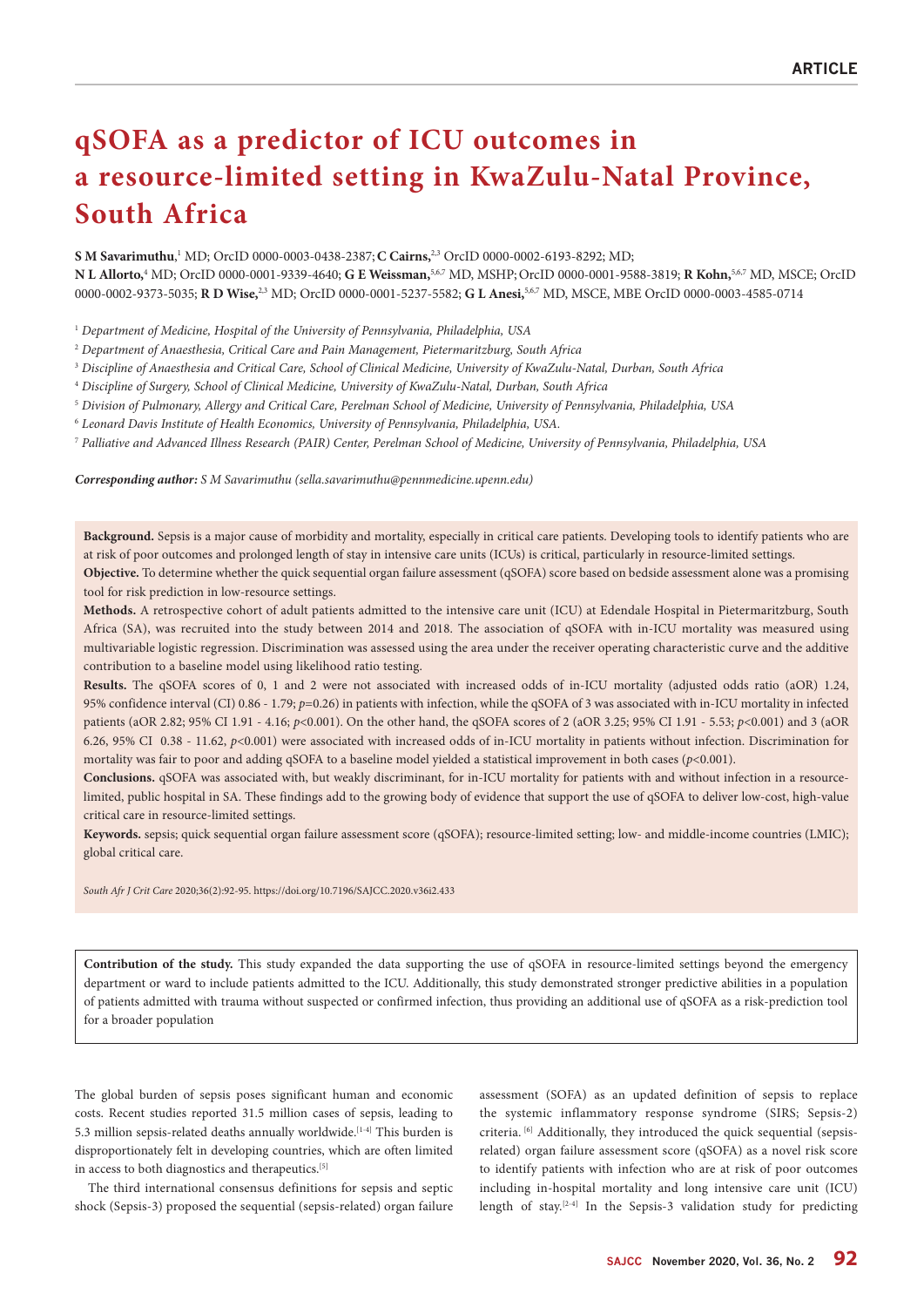in-hospital mortality, qSOFA was equivalent to SOFA and superior to SIRS among patients outside the ICU, and inferior to SOFA but equivalent to SIRS among patients in the ICU<sup>[4]</sup>. As with many risk predictors, qSOFA was initially derived and validated only in wellresourced settings.[3,4] In response, a large retrospective secondary analysis evaluated qSOFA in 10 developing countries across sub-Saharan Africa, Asia and the Americas, and reported that qSOFA was associated with hospital mortality but with variable predictive validity. [7] Other smaller studies have reported similar findings.<sup>[8,9]</sup>

qSOFA is of particular immediate interest for under-resourced settings because it relies on bedside physical exam findings alone, without requiring laboratory studies such as those needed for SOFA and SIRS calculations, among other risk scores which may be unavailable or prohibitively expensive. An inexpensive and accessible tool to guide risk stratification could prove useful in optimising allocation of scarce acute and critical care resources such as ICU beds, and in identifying patients at high risk for poor outcomes early in their treatment course.[10] The present study sought to further elucidate the use of qSOFA in resource-limited settings by examining its association with and discrimination for mortality in: (*i*) the South African public health system, a previously unstudied resource-limited setting; (*ii*) an ICU population; and (*iii*) in both infection and non-infection populations.

## **Methods**

The integrated critical care electronic database is the first published multicentre database of its kind in South Africa (SA)<sup>[11,12]</sup> and includes all referrals and admissions for ICU care at two public hospitals within the KwaZulu-Natal Department of Health. This study evaluated ICU admissions at Edendale Hospital, a regional hospital with 900 in-patient beds and one mixed medical-surgical ICU that admits adult and paediatric patients with any aetiology of critical illness and has a closed, high-intensity staffing model.

The integrated critical care electronic database and the study protocol were approved by the Biomedical Research Ethics Administration of the University of KwaZulu-Natal (ref. no. BCA211/14, BE156/19). The study protocol was approved by the Institutional Review Board of the University of Pennsylvania (ref. no. 824688).

All adult patients (≥18 years) admitted to the ICU at Edendale Hospital from September 2014 to August 2018 were included in this study.

A retrospective cohort study of the association and discrimination of qSOFA for in-ICU mortality was performed. For comparison, parallel analyses using the SIRS criteria were also performed.[13] Comparison with the full SOFA score was not possible owing to data availability. Both inferential and predictive analytical approaches were used to align this study with prior recent work evaluating qSOFA in resource-limited settings.[7]

The study population was stratified based on the presence or absence of confirmed or suspected infection. Confirmed or suspected infection was defined as a primary ICU admission diagnosis of infection, as recorded prospectively by the clinical team or an antibiotic order at the time of ICU admission. Antibiotic orders have been used in prior studies as a component of confirmed or suspected infection,<sup>[14,15]</sup> but culture orders, used to remove antibiotics other than for acute infection, were not currently available in the database. This potential source of bias is addressed in sensitivity analyses.

The primary exposure variable was qSOFA at the time of the ICU admission. qSOFA includes one point each for altered mental status (Glasgow Coma Score <15), systolic blood pressure ≤100 mmHg, and

respiratory rate ≥22 breaths/minute. Data were collected at the time of ICU referral (e.g. from the emergency department (ED), wards or another hospital) and updated at the time of ICU admission. SIRS criteria included exposure in a secondary analysis. qSOFA and SIRS calculations used the worst values for each component collected during this referral to admission window. Owing to the low frequency of qSOFA scores of 0 (4.8%) and SIRS criteria of 0 (0.3%) in this ICU population, qSOFA scores and SIRS criteria of 0 and 1 were pooled as the reference levels.

The primary outcome was in-ICU mortality, defined as death in the ICU or a palliative discharge from the ICU. The database does not follow patients longitudinally after ICU discharge and, as a result, hospital and other longer-term outcomes were not available.[15]

To align with prior validation studies of qSOFA in developing countries, *a priori* covariates in baseline risk models included age, sex and HIV status.[7]

Descriptive statistical analyses were performed on the total cohort of patients admitted to the ICU. Multivariable logistic regression was used to evaluate the association with in-ICU mortality first of a baseline risk model including only the *a priori* covariates age, sex and HIV status, and then of the baseline risk model plus qSOFA score or SIRS criteria. Discrimination of each model was assessed using area under the receiver operating characteristic curve (AUROC). Finally, the additive contribution of qSOFA or SIRS was assessed by performing likelihood ratio (LR) testing between the baseline model and the baseline plus qSOFA or SIRS model. All of the above analyses were stratified by infection status.

The qSOFA exposure variable, in-ICU mortality outcome variable, and all adjustment variables had either complete data or were missing in less than 1.5% of patients, allowing for complete case analyses. SIRS criteria used in the secondary comparative analyses were missing in 14.6% of patients, driven almost entirely by the sole laboratory input of white blood cell count (missing in 14.6% of patients compared with 0.8 - 3.4% missing for the non-white blood cell count SIRS criteria). White blood cell count derangements are likely to correlate with derangements in the other SIRS criteria that were missing at low levels; thus, a complete case approach was performed for these secondary analyses.

To reduce the risk of misclassifying patients into the suspected or confirmed infection groups who were receiving antibiotics for peri-procedural prophylaxis but who did not have a true active or suspected infection, qSOFA analyses were repeated, further restricting the suspected or confirmed infection group to patients referred to the ICU by a medical rather than surgical service, and to patients with a primary ICU admission diagnosis of infection as recorded prospectively by the ICU team. All analyses were done using Stata v14.1 (StataCorp LP, USA).

#### **Results**

The study population characteristics and infection status are illustrated in Table 1.

### **Association of qSOFA and in-ICU mortality among patients with confirmed or suspected infection**

Unadjusted predicted in-ICU mortality based on qSOFA is shown in Fig. 1. qSOFA scores of 0, 1 and 2 were not associated with in-ICU mortality (adjusted odds ratio (aOR) 1.24; 95% confidence interval (CI) 0.86 - 1.79; *p*=0.26) in patients with confirmed or suspected infection, but a qSOFA score of 3 was associated with increased odds of in-ICU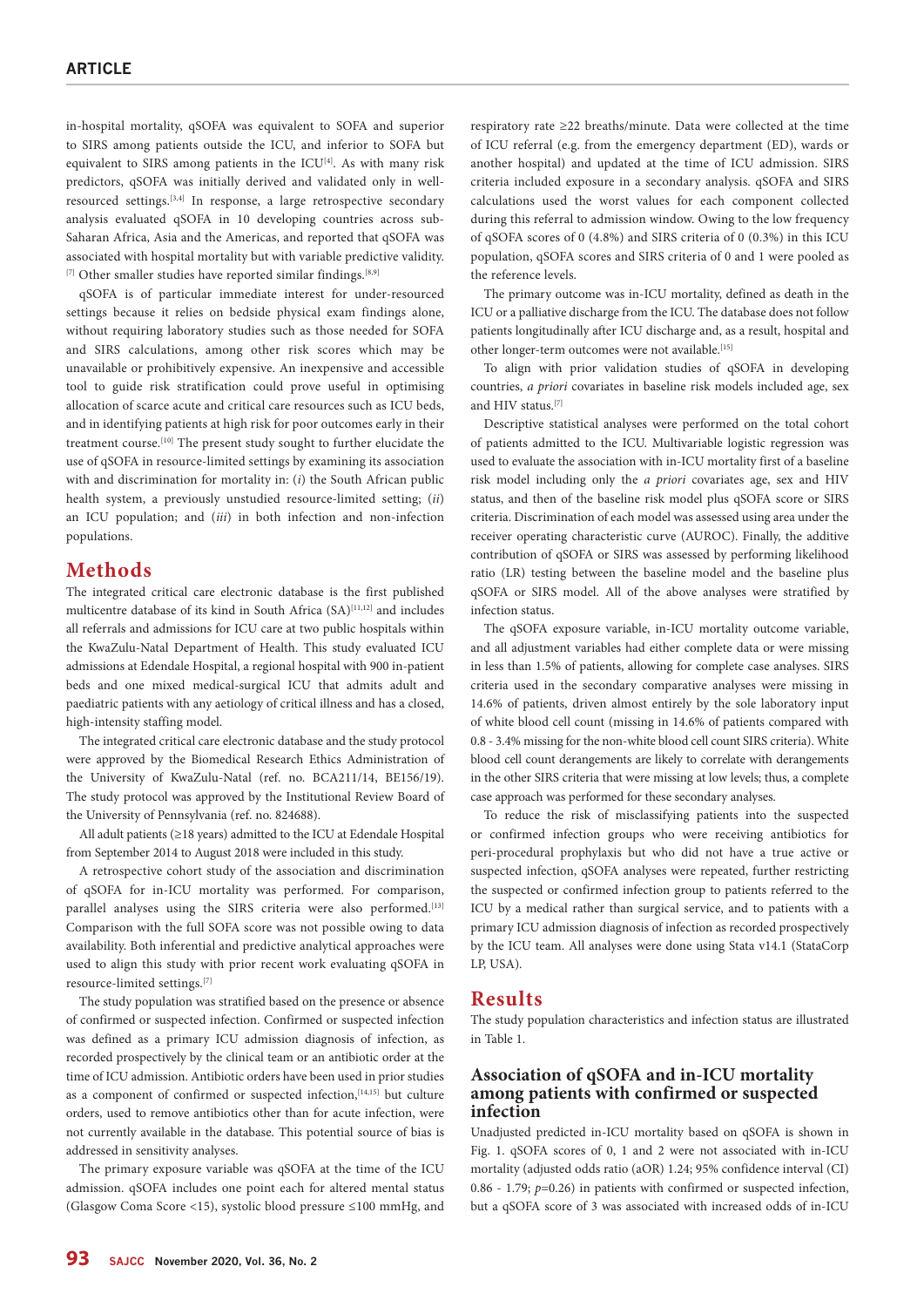

*Fig. 1. qSOFA score and ICU mortality by infection status. (ICU = intensive care unit; qSOFA = quick sequential organ failure assessment.)*

**Table 1. Study population characteristics by infection status** 

| low 1. Statey population characteristics by infection status<br>$(N=2119)$ |                      |                    |
|----------------------------------------------------------------------------|----------------------|--------------------|
|                                                                            | Confirmed            | No confirmed       |
|                                                                            | or suspected         | or suspected       |
|                                                                            | infection            | infection          |
| Characteristics                                                            | $(n=1 190), n (%)^*$ | $(n=929), n (%)^*$ |
| Age (years), mean (SD)                                                     | 40.7(15.9)           | 37.7(15.6)         |
| Female gender                                                              | 570 (47.9)           | 378 (40.7)         |
| <b>Black</b> race                                                          | 1142(96.0)           | 869 (93.5)         |
| Referring specialty                                                        |                      |                    |
| Surgical                                                                   | 875 (73.5)           | 684 (73.6)         |
| Medical                                                                    | 287(24.1)            | 217(23.4)          |
| Unknown                                                                    | 28(2.4)              | 28(3.0)            |
| Pre-ICU hospital LOS,                                                      | $1(0-3)$             | $0(0-1)$           |
| median days (IQR)                                                          |                      |                    |
| Invasive mechanical                                                        | 710 (59.7)           | 518 (55.8)         |
| ventilation at time of ICU                                                 |                      |                    |
| admission                                                                  |                      |                    |
| HIV-positive                                                               | 321(27.0)            | 175(18.8)          |
| On HAART                                                                   | 245(76.3)            | 143 (81.7)         |
| qSOFA score at ICU                                                         |                      |                    |
| admission                                                                  |                      |                    |
| $0 - 1$                                                                    | 412(34.6)            | 406 (43.7)         |
| $\overline{2}$                                                             | 509(42.8)            | 384 (41.3)         |
| 3                                                                          | 257(21.6)            | 120(12.9)          |
| Missing                                                                    | 12(1.0)              | 19(2.1)            |
| SIRS criteria at ICU                                                       |                      |                    |
| admission                                                                  |                      |                    |
| 0 - 1 criteria                                                             | 27(2.3)              | 35(3.8)            |
| 2 criteria                                                                 | 184(15.5)            | 165(17.8)          |
| 3 criteria                                                                 | 439 (36.9)           | 345(17.1)          |
| 4 criteria                                                                 | 382(32.1)            | 232(25.0)          |
| Missing                                                                    | 158(13.3)            | 152(16.4)          |
| Sepsis                                                                     |                      |                    |
| qSOFA score definition                                                     | 766 (64.4)           | n/a                |
| SIRS criteria definition                                                   | 1005(84.5)           | n/a                |
| ICU LOS, median days (IQR)                                                 | $2.6(1.2 - 5.2)$     | $2.0(1.0 - 4.3)$   |
| In-ICU mortality                                                           | 232 (19.5)           | 110 (11.8)         |

SD = standard deviation; ICU = intensive care unit; LOS = length of stay;<br>IQR = interquartile range; qSOFA = quick sequential organ failure assessment;<br>SIRS = systemic inflammatory response syndrome. \*Unless otherwise specified.

| Table 2. Association of qSOFA with in-ICU mortality |                              |                                           |  |
|-----------------------------------------------------|------------------------------|-------------------------------------------|--|
|                                                     | Confirmed or                 | No confirmed or                           |  |
|                                                     | suspected infection          | suspected infection                       |  |
|                                                     | $(n=1175);$                  | $(n=906);$                                |  |
| Covariate                                           | aOR (95% CI), $p$ -value     | aOR (95% CI), $p$ -value                  |  |
| qSOFA                                               |                              |                                           |  |
| $(Ref: 0 - 1 points)$                               |                              |                                           |  |
| 2 points                                            | $1.24(0.86 - 1.79), 0.26$    | $3.25(1.91 - 5.53), <0.001*$              |  |
| 3 points                                            | $2.82(1.91 - 4.16),$         | $6.26$ (3.38 - 11.62),                    |  |
|                                                     | $< 0.001*$                   | $< 0.001*$                                |  |
| Age                                                 | $1.02$ (1.01 - 1.0), 0.001*  | $1.03$ (1.01 - 1.04), <0.001 <sup>*</sup> |  |
| Male sex                                            | $0.66$ (0.49 - 0.90), 0.008* | $1.12(0.72 - 1.74), 0.61$                 |  |
| HIV positive                                        | $1.33(0.95 - 1.86), 0.09$    | $0.61$ $(0.33 - 1.15)$ , $0.13$           |  |

qSOFA = quick sequential organ failure assessment; aOR = adjusted odds ratio; CI = confidence interval.

| Table 3. qSOFA as a predictor of in-ICU mortality |                                      |                       |  |
|---------------------------------------------------|--------------------------------------|-----------------------|--|
|                                                   | AUROC (95% CI) LR $\chi^2$ (p-value) |                       |  |
| Confirmed or suspected                            |                                      |                       |  |
| infection $(n=1 175)$                             |                                      |                       |  |
| Baseline factors                                  | $0.61(0.58 - 0.65)$                  | $30.8 \ ( <0.0001 )$  |  |
| $qSOFA + baseline factors$                        | $0.66(0.62 - 0.70)$                  |                       |  |
| No confirmed or suspected                         |                                      |                       |  |
| infection $(n=906)$                               |                                      |                       |  |
| Baseline factors                                  | $0.61(0.55 - 0.67)$                  | $39.6 \approx 0.0001$ |  |
| $qSOFA + baseline factors$                        | $0.71(0.66 - 0.77)$                  |                       |  |
|                                                   |                                      |                       |  |

qSOFA = quick sequential organ failure assessment; AUROC = area under the receiver operating characteristic curve; CI = confidence interval; LR = likelihood ratio test.

mortality in these patients (aOR 2.82; 95% CI 1.91 - 4.16; *p*<0.001) (Table 2). Discrimination for mortality was poor for both the baseline model (AUROC 0.61; 95% CI 0.58 - 0.65) and the baseline plus qSOFA model (AUROC 0.66; 95% CI 0.62 - 0.70), but the addition of qSOFA to the baseline model made a statistical improvement (LR test  $\chi^2$  30.8; *p*<0.001) (Table 3, http://sajcc.org.za/public/sup/433.zip).

## **Association of qSOFA and in-ICU mortality among patients without confirmed or suspected infection**

The adjusted for baseline risk factors qSOFA scores of 2 (aOR 3.25; 95% CI 1.91 - 5.53; *p*<0.001) and 3 (aOR 6.26; 95% CI 3.38 - 11.62; *p*<0.001) were associated with increased odds of in-ICU mortality in patients without confirmed or suspected infection (Table 2). Discrimination for mortality was poor for the baseline model (AUROC 0.61; 95% CI 0.55 - 0.67), fair for the baseline plus qSOFA model (AUROC 0.71; 95% CI 0.66 - 0.77) and the addition of qSOFA to the baseline model made a statistical improvement (LR test  $\chi^2$  39.6;  $p$ <0.001) (Table 3,<http://sajcc.org.za/public/sup/433.zip>).

# **Association of SIRS and in-ICU mortality**

In both the infection and non-infection subgroups, SIRS criteria were not statistically associated with in-ICU mortality in multivariable logistics regression adjusted for baseline risk factors. Discrimination for mortality was poor for both the baseline and the baseline plus SIRS models, and the addition of SIRS to the baseline model did not yield a statistical improvement (Tables 1 and 2).